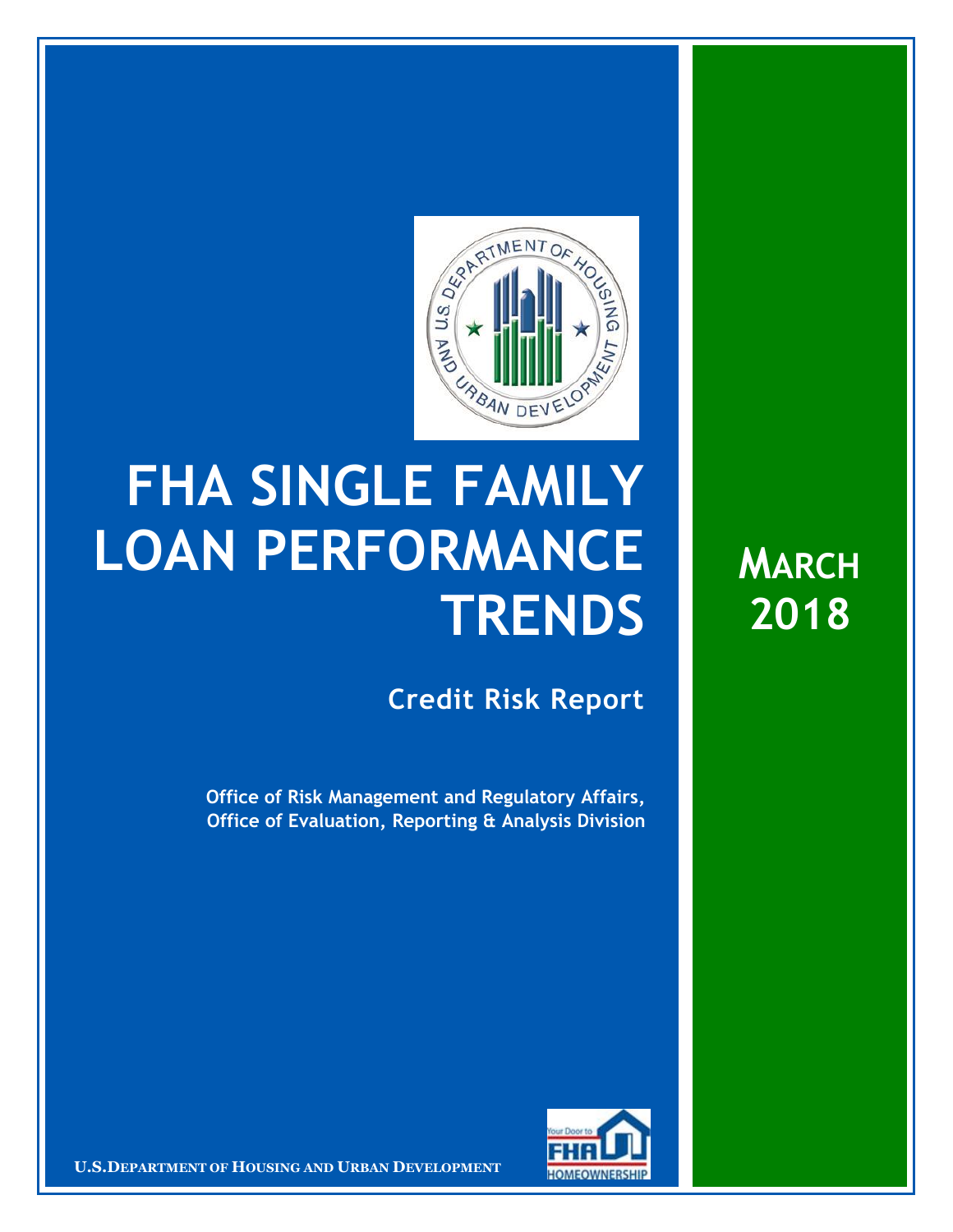## Table of Contents

## Table of Figures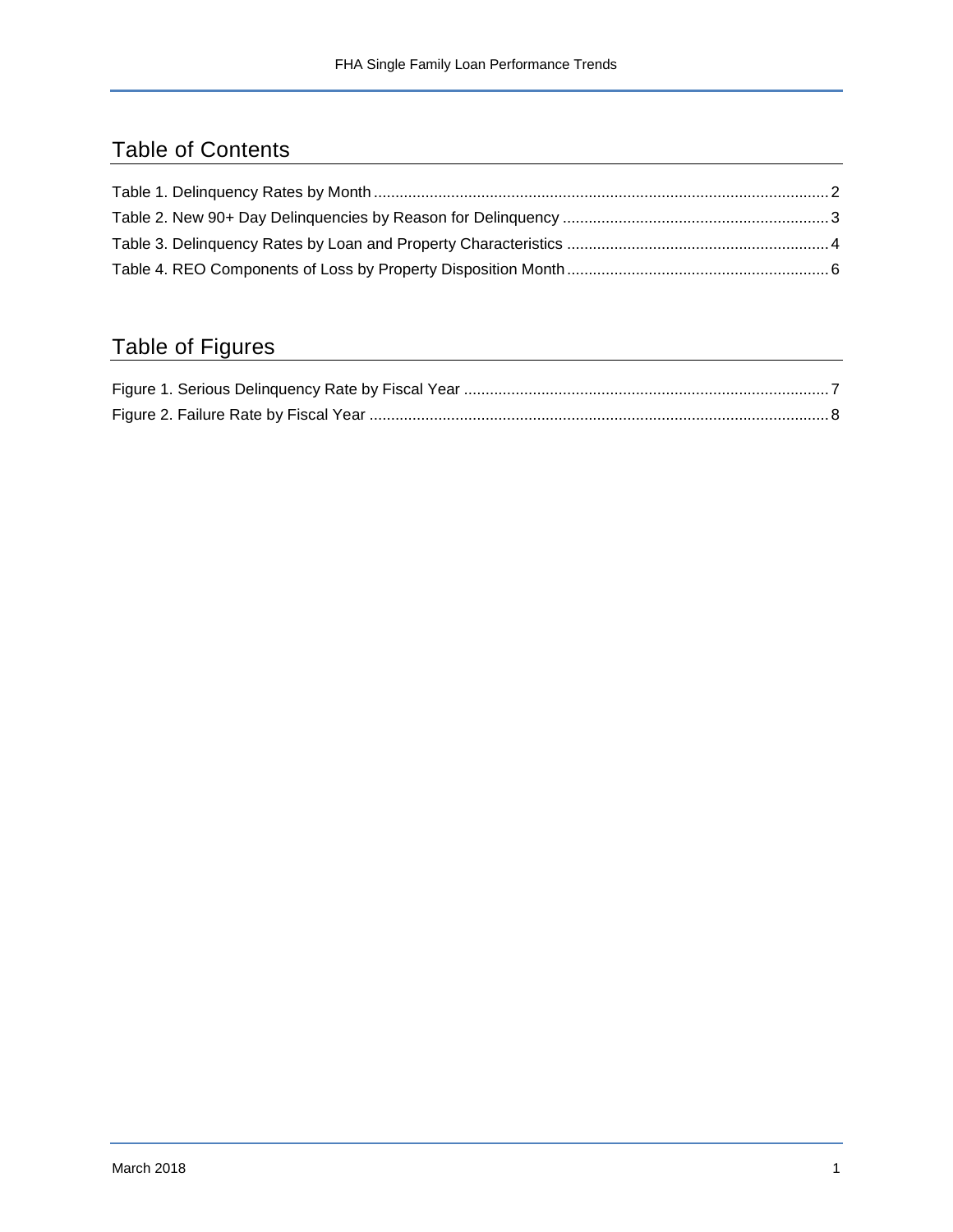<span id="page-2-0"></span>

|                                | Active<br>Insurance in |        | Delinquency Rates <sup>a</sup> (%) |                            | Exceptions <sup>b</sup> (%) | Serious    |                       |  |  |  |  |
|--------------------------------|------------------------|--------|------------------------------------|----------------------------|-----------------------------|------------|-----------------------|--|--|--|--|
|                                | Force                  |        |                                    |                            | ln.                         | In.        | Delinquency           |  |  |  |  |
| Month                          | (EOM)                  | 30-day | 60-day                             | 90-day                     | Foreclosure                 | Bankruptcy | Rate <sup>c</sup> (%) |  |  |  |  |
| <b>Non-Seasonally Adjusted</b> |                        |        |                                    |                            |                             |            |                       |  |  |  |  |
| Mar 2017                       | 7,904,390              | 3.68   | 1.23                               | 2.21                       | 1.47                        | 0.86       | 4.54                  |  |  |  |  |
| Apr                            | 7,917,975              | 4.63   | 1.32                               | 2.17                       | 1.44                        | 0.86       | 4.47                  |  |  |  |  |
| May                            | 7,934,510              | 4.32   | 1.37                               | 2.09                       | 1.41                        | 0.86       | 4.36                  |  |  |  |  |
| Jun                            | 7,950,029              | 4.37   | 1.39                               | 2.07                       | 1.37                        | 0.85       | 4.28                  |  |  |  |  |
| Jul                            | 7,962,527              | 4.51   | 1.44                               | 2.08                       | 1.30                        | 0.82       | 4.20                  |  |  |  |  |
| Aug                            | 7,973,604              | 4.64   | 1.52                               | 2.13                       | 1.30                        | 0.81       | 4.24                  |  |  |  |  |
| Sep                            | 7,982,070              | 5.77   | 1.70                               | 2.36                       | 1.19                        | 0.77       | 4.32                  |  |  |  |  |
| Oct                            | 7,986,663              | 5.53   | 2.11                               | 2.46                       | 1.18                        | 0.78       | 4.42                  |  |  |  |  |
| Nov                            | 7,988,634              | 5.22   | 2.22                               | 2.88                       | 1.16                        | 0.79       | 4.83                  |  |  |  |  |
| Dec                            | 7,989,699              | 5.57   | 1.96                               | 3.23                       | 1.17                        | 0.79       | 5.19                  |  |  |  |  |
| Jan 2018                       | 8,005,645              | 4.96   | 1.81                               | 3.24                       | 1.14                        | 0.80       | 5.18                  |  |  |  |  |
| Feb                            | 8,007,772              | 4.84   | 1.66                               | 3.09                       | 1.16                        | 0.81       | 5.06                  |  |  |  |  |
| Mar                            | 8,007,182              | 4.16   | 1.40                               | 2.68                       | 1.15                        | 0.84       | 4.66                  |  |  |  |  |
|                                |                        |        |                                    | <b>Seasonally Adjusted</b> |                             |            |                       |  |  |  |  |
| Mar 2017                       | 7,904,390              | 4.27   | 1.42                               | 2.28                       | 1.43                        | 0.87       | 4.58                  |  |  |  |  |
| Apr                            | 7,917,975              | 5.04   | 1.52                               | 2.26                       | 1.44                        | 0.86       | 4.56                  |  |  |  |  |
| May                            | 7,934,510              | 4.48   | 1.49                               | 2.15                       | 1.43                        | 0.87       | 4.46                  |  |  |  |  |
| Jun                            | 7,950,029              | 4.39   | 1.44                               | 2.15                       | 1.37                        | 0.84       | 4.36                  |  |  |  |  |
| Jul                            | 7,962,527              | 4.50   | 1.45                               | 2.19                       | 1.30                        | 0.82       | 4.31                  |  |  |  |  |
| Aug                            | 7,973,604              | 4.48   | 1.48                               | 2.18                       | 1.31                        | 0.81       | 4.31                  |  |  |  |  |
| Sep                            | 7,982,070              | 5.56   | 1.61                               | 2.36                       | 1.21                        | 0.77       | 4.34                  |  |  |  |  |
| Oct                            | 7,986,663              | 5.37   | 1.98                               | 2.44                       | 1.20                        | 0.77       | 4.41                  |  |  |  |  |
| Nov                            | 7,988,634              | 4.76   | 2.00                               | 2.76                       | 1.17                        | 0.78       | 4.71                  |  |  |  |  |
| Dec                            | 7,989,699              | 5.06   | 1.71                               | 3.03                       | 1.16                        | 0.79       | 4.98                  |  |  |  |  |
| Jan 2018                       | 8,005,645              | 4.75   | 1.64                               | 3.02                       | 1.13                        | 0.80       | 4.95                  |  |  |  |  |
| Feb                            | 8,007,772              | 5.00   | 1.69                               | 3.00                       | 1.13                        | 0.81       | 4.95                  |  |  |  |  |
| Mar                            | 8,007,182              | 4.82   | 1.62                               | 2.76                       | 1.12                        | 0.85       | 4.73                  |  |  |  |  |

**Table 1. Delinquency Rates by Month**

EOM = end of month.

a The 90-day category includes all loans that are at least 3 months delinquent excluding those loans in foreclosure or bankruptcy processing. Included in the delinquency counts are loans under active consideration for loss mitigation foreclosure avoidance.

**bExceptions are counted separately from delinquencies, regardless of the length of the delinquency period.** 

<sup>c</sup> Serious delinquency rates are the sum of 90-day delinquencies plus in-foreclosures and in-bankruptcies.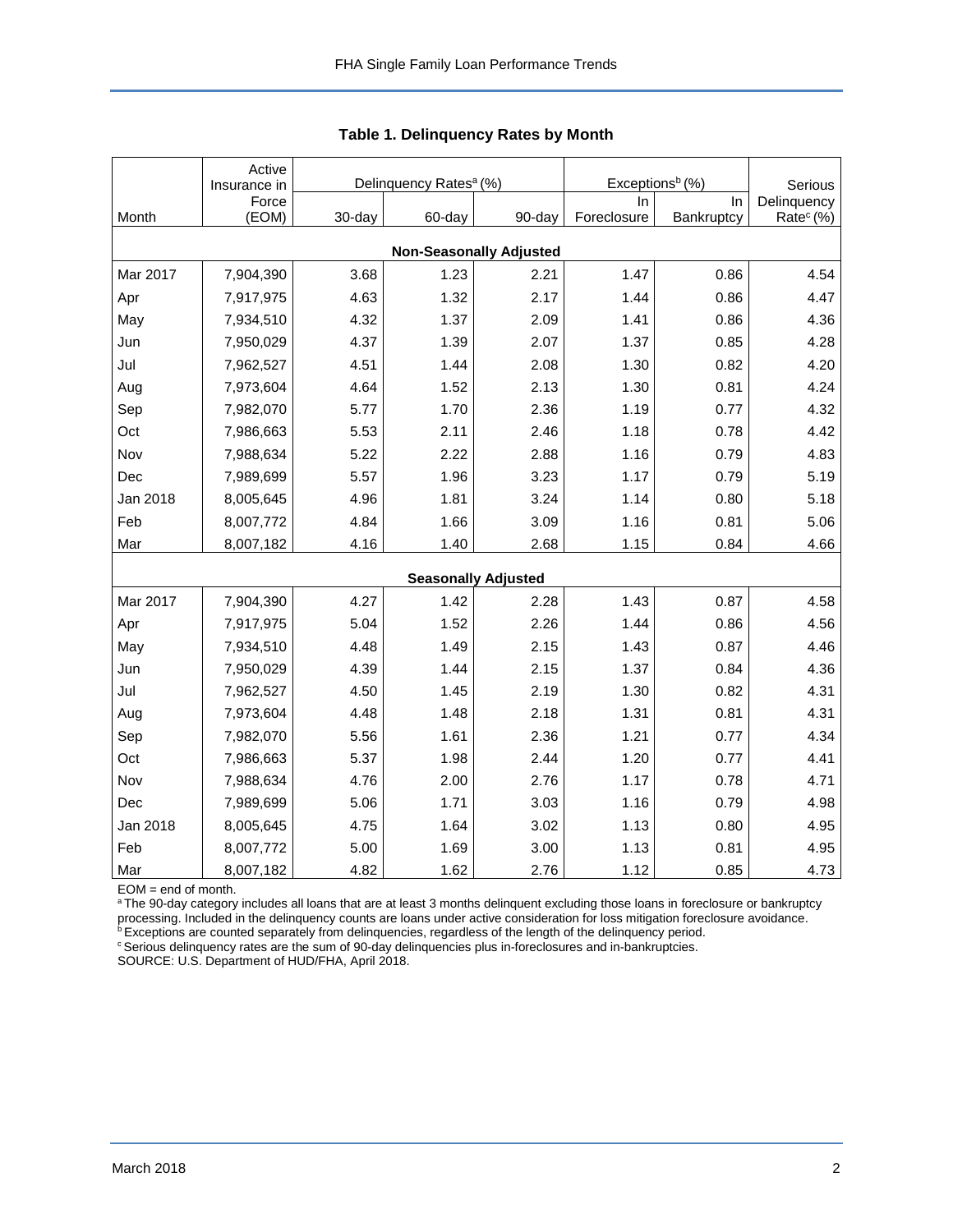|                                   |                              | Share by Reason for Delinquency (%) |            |                          |                                     |                                |               |                    |  |  |  |
|-----------------------------------|------------------------------|-------------------------------------|------------|--------------------------|-------------------------------------|--------------------------------|---------------|--------------------|--|--|--|
|                                   |                              |                                     |            |                          | Death or<br>Illness of<br>Principal |                                |               |                    |  |  |  |
| <b>Fiscal Year</b><br>and Quarter | New 90+ Day<br>Delinquencies | Reduction<br>of Income              | Unemployed | Excessive<br>Obligations | <b>Borrower</b><br>or Family        | Marital<br><b>Difficulties</b> | No<br>Contact | Other <sup>a</sup> |  |  |  |
| 2011 Q1                           | 133,707                      | 37.73                               | 9.66       | 16.38                    | 9.50                                | 4.58                           | 12.91         | 9.24               |  |  |  |
| 2011 Q2                           | 117,906                      | 37.35                               | 10.23      | 16.09                    | 10.13                               | 4.52                           | 12.02         | 9.68               |  |  |  |
| 2011 Q3                           | 99,256                       | 36.69                               | 10.41      | 16.47                    | 10.65                               | 4.88                           | 10.79         | 10.12              |  |  |  |
| 2011 Q4                           | 133,827                      | 37.32                               | 10.22      | 17.49                    | 10.94                               | 4.76                           | 9.40          | 9.88               |  |  |  |
| 2012 Q1                           | 158,091                      | 36.54                               | 9.45       | 19.14                    | 11.09                               | 4.50                           | 9.27          | 10.01              |  |  |  |
| 2012 Q2                           | 114,762                      | 37.13                               | 9.99       | 17.61                    | 11.34                               | 4.75                           | 8.58          | 10.61              |  |  |  |
| 2012 Q3                           | 101,467                      | 36.78                               | 9.71       | 17.53                    | 11.68                               | 4.97                           | 8.38          | 10.94              |  |  |  |
| 2012 Q4                           | 125,200                      | 36.78                               | 9.50       | 18.04                    | 11.85                               | 4.65                           | 8.15          | 11.03              |  |  |  |
| 2013 Q1                           | 124,359                      | 36.20                               | 8.98       | 18.44                    | 12.01                               | 4.65                           | 8.22          | 11.51              |  |  |  |
| 2013 Q2                           | 104,165                      | 35.80                               | 8.80       | 18.01                    | 12.23                               | 4.51                           | 8.19          | 12.46              |  |  |  |
| 2013 Q3                           | 86,810                       | 35.92                               | 8.27       | 18.07                    | 12.36                               | 4.59                           | 8.49          | 12.29              |  |  |  |
| 2013 Q4                           | 105,090                      | 36.31                               | 8.29       | 19.04                    | 12.38                               | 4.58                           | 8.74          | 10.66              |  |  |  |
| 2014 Q1                           | 112,099                      | 35.30                               | 7.92       | 20.45                    | 12.15                               | 4.46                           | 9.21          | 10.50              |  |  |  |
| 2014 Q2                           | 93,183                       | 34.73                               | 8.03       | 19.64                    | 11.80                               | 4.31                           | 10.70         | 10.80              |  |  |  |
| 2014 Q3                           | 80,881                       | 33.26                               | 7.91       | 19.89                    | 12.27                               | 4.35                           | 11.28         | 11.04              |  |  |  |
| 2014 Q4                           | 101,850                      | 32.50                               | 7.52       | 20.89                    | 12.60                               | 4.41                           | 11.42         | 10.67              |  |  |  |
| 2015 Q1                           | 106,665                      | 31.75                               | 6.98       | 21.95                    | 12.70                               | 4.23                           | 11.67         | 10.73              |  |  |  |
| 2015 Q2                           | 82,866                       | 32.20                               | 7.12       | 21.57                    | 12.55                               | 4.19                           | 11.47         | 10.90              |  |  |  |
| 2015 Q3                           | 71,869                       | 30.84                               | 6.65       | 21.32                    | 12.68                               | 4.24                           | 13.07         | 11.21              |  |  |  |
| 2015 Q4                           | 88,263                       | 30.55                               | 6.63       | 22.17                    | 12.72                               | 3.98                           | 12.10         | 11.85              |  |  |  |
| 2016 Q1                           | 92,607                       | 30.63                               | 6.46       | 22.57                    | 12.93                               | 4.05                           | 11.26         | 12.10              |  |  |  |
| 2016 Q2                           | 78,978                       | 30.13                               | 6.79       | 22.78                    | 12.81                               | 3.93                           | 11.76         | 11.80              |  |  |  |
| 2016 Q3                           | 66,500                       | 30.82                               | 6.86       | 23.14                    | 13.31                               | 4.14                           | 10.54         | 11.19              |  |  |  |
| 2016 Q4                           | 85,289                       | 31.70                               | 7.17       | 23.84                    | 13.10                               | 4.02                           | 9.39          | 10.79              |  |  |  |
| 2017 Q1                           | 94,958                       | 31.12                               | 6.97       | 24.34                    | 13.07                               | 3.76                           | 9.00          | 11.74              |  |  |  |
| 2017 Q2                           | 75,376                       | 31.11                               | 7.30       | 24.08                    | 13.22                               | 3.82                           | 9.65          | 10.82              |  |  |  |
| 2017 Q3                           | 65,531                       | 29.80                               | 7.59       | 24.31                    | 13.81                               | 3.86                           | 9.65          | 10.99              |  |  |  |
| 2017 Q4                           | 87,286                       | 29.53                               | 7.92       | 24.49                    | 12.79                               | 3.73                           | 9.00          | 12.54              |  |  |  |
| 2018 Q1                           | 157,585                      | 20.82                               | 4.98       | 18.66                    | 8.24                                | 2.17                           | 7.60          | 37.54              |  |  |  |
| 2018 Q2                           | 88,660                       | 24.27                               | 6.79       | 22.65                    | 10.96                               | 2.72                           | 11.98         | 20.63              |  |  |  |

<span id="page-3-0"></span>**Table 2. New 90+ Day Delinquencies by Reason for Delinquency**

a Includes abandonment of property, distant employment transfer, neighborhood problems, property problems, inability to sell or rent property, military service, business failure, casualty loss, energy-environment cost, servicing problems, payment adjustment, payment dispute, and transfer of ownership pending fraud and incarceration. SOURCE: U.S. Department of HUD/FHA, April 2018.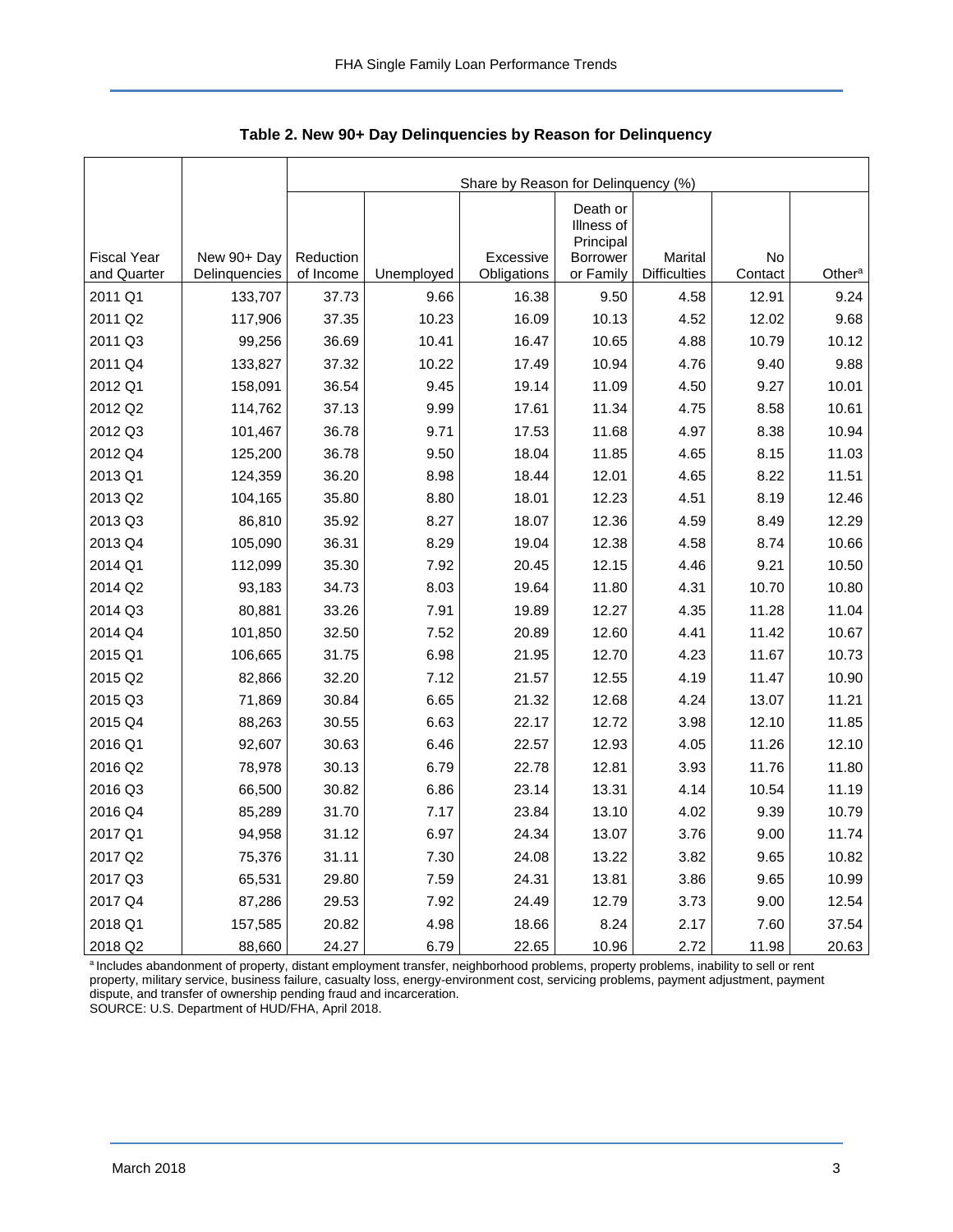<span id="page-4-0"></span>

|                           |                                   | Rates of Active Loan Counts (%) |        |        |         |                   |                  |                                  |  |  |  |
|---------------------------|-----------------------------------|---------------------------------|--------|--------|---------|-------------------|------------------|----------------------------------|--|--|--|
|                           |                                   |                                 |        |        |         |                   |                  |                                  |  |  |  |
|                           | <b>IIF</b><br>Shares <sup>a</sup> | All Past<br>Dueb                | 30-Day | 60-Day | 90+ Day | In<br>Foreclosure | In<br>Bankruptcy | Delinquency<br>Rate <sup>c</sup> |  |  |  |
| <b>Loan Purpose</b>       |                                   |                                 |        |        |         |                   |                  |                                  |  |  |  |
| All Active Loans          | 8,007,182                         | 10.29                           | 4.16   | 1.40   | 2.68    | 1.15              | 0.84             | 4.66                             |  |  |  |
| Purchase                  | 67.59                             | 11.07                           | 4.48   | 1.56   | 2.97    | 1.14              | 0.86             | 4.97                             |  |  |  |
| Refinance                 | 32.41                             | 8.67                            | 3.49   | 1.09   | 2.07    | 1.18              | 0.79             | 4.03                             |  |  |  |
| Refinance                 |                                   |                                 |        |        |         |                   |                  |                                  |  |  |  |
| Refinance Loans           | 2,594,741                         | 8.67                            | 3.49   | 1.09   | 2.07    | 1.18              | 0.79             | 4.03                             |  |  |  |
| Conventional              | 34.15                             | 10.10                           | 3.90   | 1.24   | 2.42    | 1.53              | 0.93             | 4.88                             |  |  |  |
| No Cash Out               | 21.33                             | 9.90                            | 3.88   | 1.21   | 2.32    | 1.49              | 0.94             | 4.75                             |  |  |  |
| Cash Out                  | 12.82                             | 10.44                           | 3.95   | 1.29   | 2.58    | 1.61              | 0.90             | 5.09                             |  |  |  |
| <b>FHA</b>                | 11.55                             | 6.71                            | 2.77   | 0.87   | 1.75    | 0.70              | 0.57             | 3.02                             |  |  |  |
| No Cash Out               | 6.37                              | 6.78                            | 2.82   | 0.88   | 1.69    | 0.74              | 0.61             | 3.05                             |  |  |  |
| Cash Out                  | 5.18                              | 6.62                            | 2.72   | 0.86   | 1.81    | 0.65              | 0.52             | 2.99                             |  |  |  |
| Streamline                | 54.29                             | 8.19                            | 3.38   | 1.04   | 1.92    | 1.06              | 0.74             | 3.72                             |  |  |  |
| Credit Score Ranged       |                                   |                                 |        |        |         |                   |                  |                                  |  |  |  |
| Loans with Credit Scores  | 6,139,606                         | 9.91                            | 4.00   | 1.34   | 2.68    | 1.07              | 0.78             | 4.52                             |  |  |  |
| $<500$                    | 0.13                              | 31.04                           | 9.42   | 3.96   | 8.53    | 5.18              | 3.90             | 17.60                            |  |  |  |
| 500-579                   | 2.01                              | 30.33                           | 10.66  | 3.99   | 7.83    | 4.32              | 3.37             | 15.52                            |  |  |  |
| 580-619                   | 7.20                              | 20.64                           | 8.06   | 2.82   | 5.40    | 2.47              | 1.82             | 9.69                             |  |  |  |
| 620-659                   | 30.28                             | 14.25                           | 5.85   | 1.96   | 3.89    | 1.38              | 1.13             | 6.40                             |  |  |  |
| 660-719                   | 39.56                             | 7.11                            | 2.94   | 0.96   | 1.94    | 0.74              | 0.49             | 3.17                             |  |  |  |
| 720-850                   | 20.82                             | 3.09                            | 1.23   | 0.39   | 0.84    | 0.40              | 0.19             | 1.43                             |  |  |  |
| <b>Fiscal Year Cohort</b> |                                   |                                 |        |        |         |                   |                  |                                  |  |  |  |
| <b>All Cohorts</b>        | 8,007,182                         | 10.29                           | 4.16   | 1.40   | 2.68    | 1.15              | 0.84             | 4.66                             |  |  |  |
| pre-2004                  | 7.63                              | 16.60                           | 6.74   | 2.52   | 3.77    | 1.86              | 1.43             | 7.05                             |  |  |  |
| 2004                      | 2.02                              | 17.11                           | 6.92   | 2.54   | 3.83    | 2.08              | 1.59             | 7.50                             |  |  |  |
| 2005                      | 1.45                              | 19.20                           | 7.47   | 2.72   | 4.47    | 2.50              | 1.84             | 8.81                             |  |  |  |
| 2006                      | 1.14                              | 22.07                           | 7.99   | 3.09   | 5.12    | 3.57              | 2.15             | 10.85                            |  |  |  |
| 2007                      | 1.09                              | 25.93                           | 8.90   | 3.13   | 6.59    | 4.49              | 2.71             | 13.78                            |  |  |  |
| 2008                      | 2.58                              | 25.84                           | 8.68   | 3.16   | 6.68    | 4.55              | 2.68             | 13.91                            |  |  |  |
| 2009                      | 5.65                              | 17.21                           | 6.36   | 2.15   | 4.09    | 2.85              | 1.69             | 8.64                             |  |  |  |
| 2010                      | 7.27                              | 12.44                           | 4.85   | 1.62   | 3.00    | 1.76              | 1.17             | 5.92                             |  |  |  |
| 2011                      | 5.86                              | 10.37                           | 4.16   | 1.36   | 2.56    | 1.25              | 0.97             | 4.78                             |  |  |  |
| 2012                      | 7.18                              | 8.66                            | 3.49   | 1.18   | 2.19    | 0.90              | 0.83             | 3.93                             |  |  |  |
| 2013                      | 9.97                              | 7.30                            | 2.96   | 0.97   | 1.88    | 0.75              | 0.67             | 3.31                             |  |  |  |
| 2014                      | 4.90                              | 11.54                           | 4.60   | 1.55   | 3.14    | 1.18              | 1.01             | 5.33                             |  |  |  |
| 2015                      | 9.25                              | 9.50                            | 3.90   | 1.27   | 2.85    | 0.78              | 0.67             | 4.29                             |  |  |  |
| 2016                      | 13.08                             | 7.82                            | 3.30   | 1.08   | 2.53    | 0.50              | 0.39             | 3.43                             |  |  |  |
| 2017                      | 14.66                             | 5.51                            | 2.70   | 0.83   | 1.67    | 0.18              | 0.12             | 1.97                             |  |  |  |
| 2018                      | 6.27                              | 1.40                            | 1.09   | 0.20   | 0.10    | 0.00              | 0.01             | 0.11                             |  |  |  |

## **Table 3. Delinquency Rates by Loan and Property Characteristics**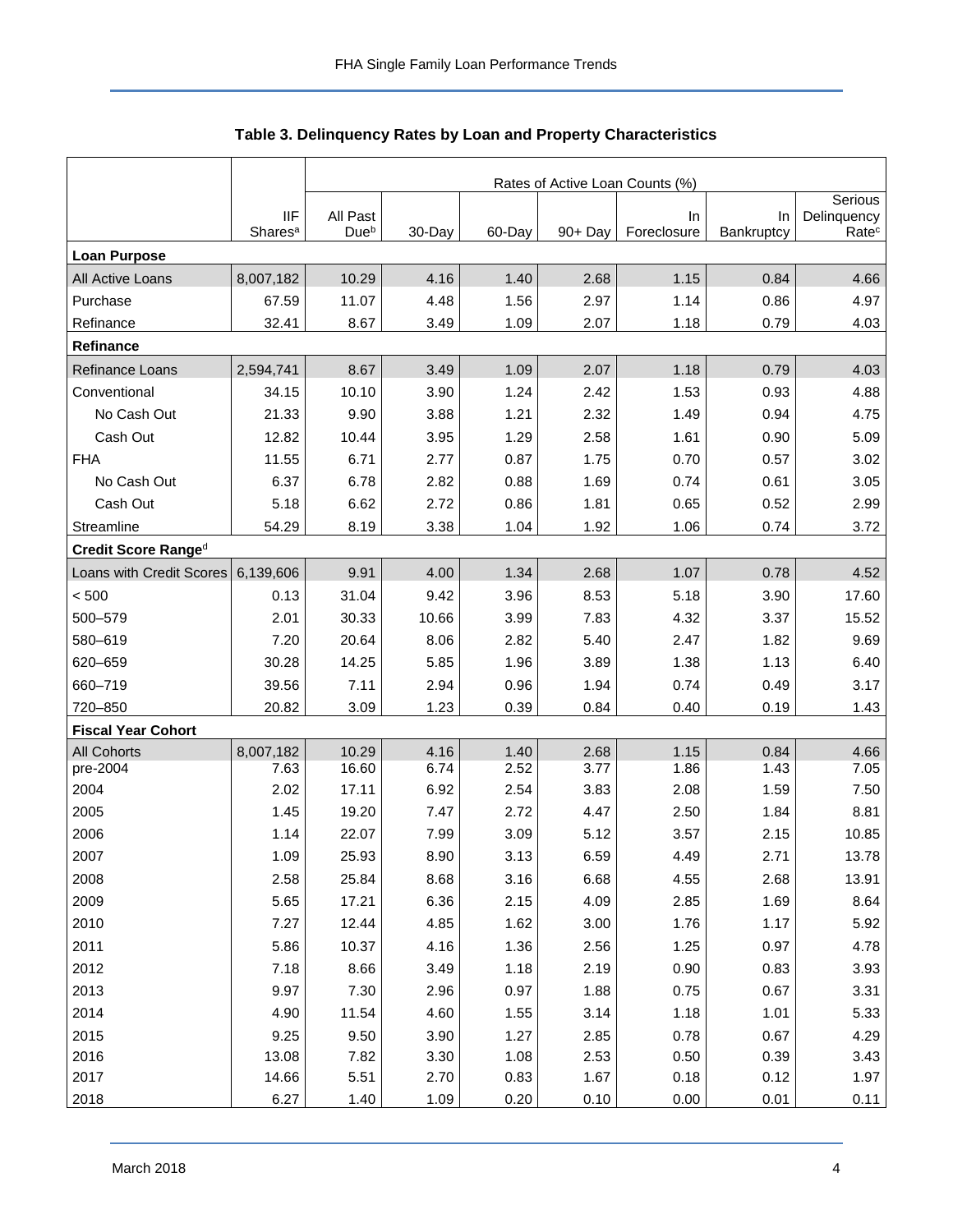|                                           |                                   | Rates of Active Loan Counts (%) |        |        |         |                   |                  |                                  |  |  |  |
|-------------------------------------------|-----------------------------------|---------------------------------|--------|--------|---------|-------------------|------------------|----------------------------------|--|--|--|
|                                           |                                   |                                 |        |        |         |                   |                  | Serious                          |  |  |  |
|                                           | <b>IIF</b><br>Shares <sup>a</sup> | All Past<br>Due <sup>b</sup>    | 30-Day | 60-Day | 90+ Day | In<br>Foreclosure | In<br>Bankruptcy | Delinquency<br>Rate <sup>c</sup> |  |  |  |
| Loan Amount at Origination (\$ thousands) |                                   |                                 |        |        |         |                   |                  |                                  |  |  |  |
| All Loan Amounts                          | 8,007,182                         | 10.29                           | 4.16   | 1.40   | 2.68    | 1.15              | 0.84             | 4.66                             |  |  |  |
| < 50                                      | 3.07                              | 12.18                           | 5.06   | 1.68   | 2.52    | 1.80              | 0.95             | 5.28                             |  |  |  |
| $50 - 99$                                 | 22.94                             | 11.73                           | 4.75   | 1.63   | 2.69    | 1.46              | 1.03             | 5.19                             |  |  |  |
| 100-149                                   | 27.98                             | 10.73                           | 4.36   | 1.47   | 2.76    | 1.11              | 0.96             | 4.84                             |  |  |  |
| 150-199                                   | 19.98                             | 9.73                            | 3.93   | 1.32   | 2.70    | 0.98              | 0.77             | 4.45                             |  |  |  |
| 200-249                                   | 11.71                             | 8.96                            | 3.58   | 1.20   | 2.61    | 0.92              | 0.63             | 4.16                             |  |  |  |
| 250-399                                   | 11.86                             | 8.90                            | 3.50   | 1.19   | 2.64    | 1.01              | 0.55             | 4.20                             |  |  |  |
| 400-499                                   | 1.51                              | 7.57                            | 2.99   | 0.96   | 2.14    | 1.05              | 0.43             | 3.62                             |  |  |  |
| > 499                                     | 0.95                              | 6.57                            | 2.55   | 0.83   | 1.80    | 1.01              | 0.36             | 3.18                             |  |  |  |
| <b>Property Type</b>                      |                                   |                                 |        |        |         |                   |                  |                                  |  |  |  |
| All Property Types                        | 8,007,182                         | 10.29                           | 4.16   | 1.40   | 2.68    | 1.15              | 0.84             | 4.66                             |  |  |  |
| Detached                                  | 86.55                             | 10.28                           | 4.21   | 1.42   | 2.67    | 1.08              | 0.84             | 4.59                             |  |  |  |
| Manufactured Housing                      | 3.18                              | 12.23                           | 4.70   | 1.50   | 2.78    | 2.02              | 1.13             | 5.93                             |  |  |  |
| 2-4 Units                                 | 2.06                              | 9.84                            | 3.23   | 1.12   | 2.38    | 2.45              | 0.59             | 5.42                             |  |  |  |
| Condo                                     | 3.27                              | 8.13                            | 2.89   | 1.05   | 2.28    | 1.13              | 0.59             | 4.00                             |  |  |  |
| Townhouse                                 | 4.93                              | 10.79                           | 4.08   | 1.49   | 3.04    | 1.37              | 0.77             | 5.18                             |  |  |  |
| <b>Purchase Loan Type</b>                 |                                   |                                 |        |        |         |                   |                  |                                  |  |  |  |
| All Purchase Loans                        | 5,411,897                         | 11.07                           | 4.48   | 1.56   | 2.97    | 1.14              | 0.86             | 4.97                             |  |  |  |
| Repeat                                    | 18.05                             | 9.04                            | 3.86   | 1.25   | 2.25    | 0.92              | 0.70             | 3.88                             |  |  |  |
| First-time                                | 81.95                             | 11.51                           | 4.61   | 1.62   | 3.13    | 1.19              | 0.89             | 5.21                             |  |  |  |
| Down Payment Assistance (DPA) Type        |                                   |                                 |        |        |         |                   |                  |                                  |  |  |  |
| All Sources of Funds                      | 8,007,182                         | 10.29                           | 4.16   | 1.40   | 2.68    | 1.15              | 0.84             | 4.66                             |  |  |  |
| Government                                | 6.50                              | 11.77                           | 4.58   | 1.62   | 3.33    | 1.10              | 1.02             | 5.45                             |  |  |  |
| Relative                                  | 15.50                             | 12.21                           | 5.06   | 1.74   | 3.36    | 1.16              | 0.84             | 5.36                             |  |  |  |
| Other                                     | 2.22                              | 18.55                           | 7.17   | 2.69   | 4.42    | 2.18              | 2.09             | 8.69                             |  |  |  |
| Seller Funded                             | 0.65                              | 29.93                           | 10.09  | 3.71   | 7.98    | 4.48              | 3.65             | 16.12                            |  |  |  |
| No DPA                                    | 75.13                             | 9.35                            | 3.79   | 1.26   | 2.38    | 1.09              | 0.76             | 4.23                             |  |  |  |

**Table 3. Delinquency Rates by Loan and Property Characteristics**

IIF = insurance in force.

a For each subpanel, the loan shares sum to 100%. However, in some of the subpanels, the total loans in the analysis do not sum to 100% of IIF. For example, the IIF shares for refinance loans sum to 100% of refinance loans. Streamline refinance loans are not included in the Credit Score Range analysis; the IIF shares in that panel, add to 100% of fully-underwritten loans.

**b** Includes all loans 30 or more days past due, including those in bankruptcy or foreclosure.

<sup>c</sup> Includes all loans 90 days past due plus all in-bankruptcy and in-foreclosure cases.

<sup>d</sup> Credit score reporting began in May 2004 but was not mandatory until July 2008. Streamline refinance loans do not require credit score reporting.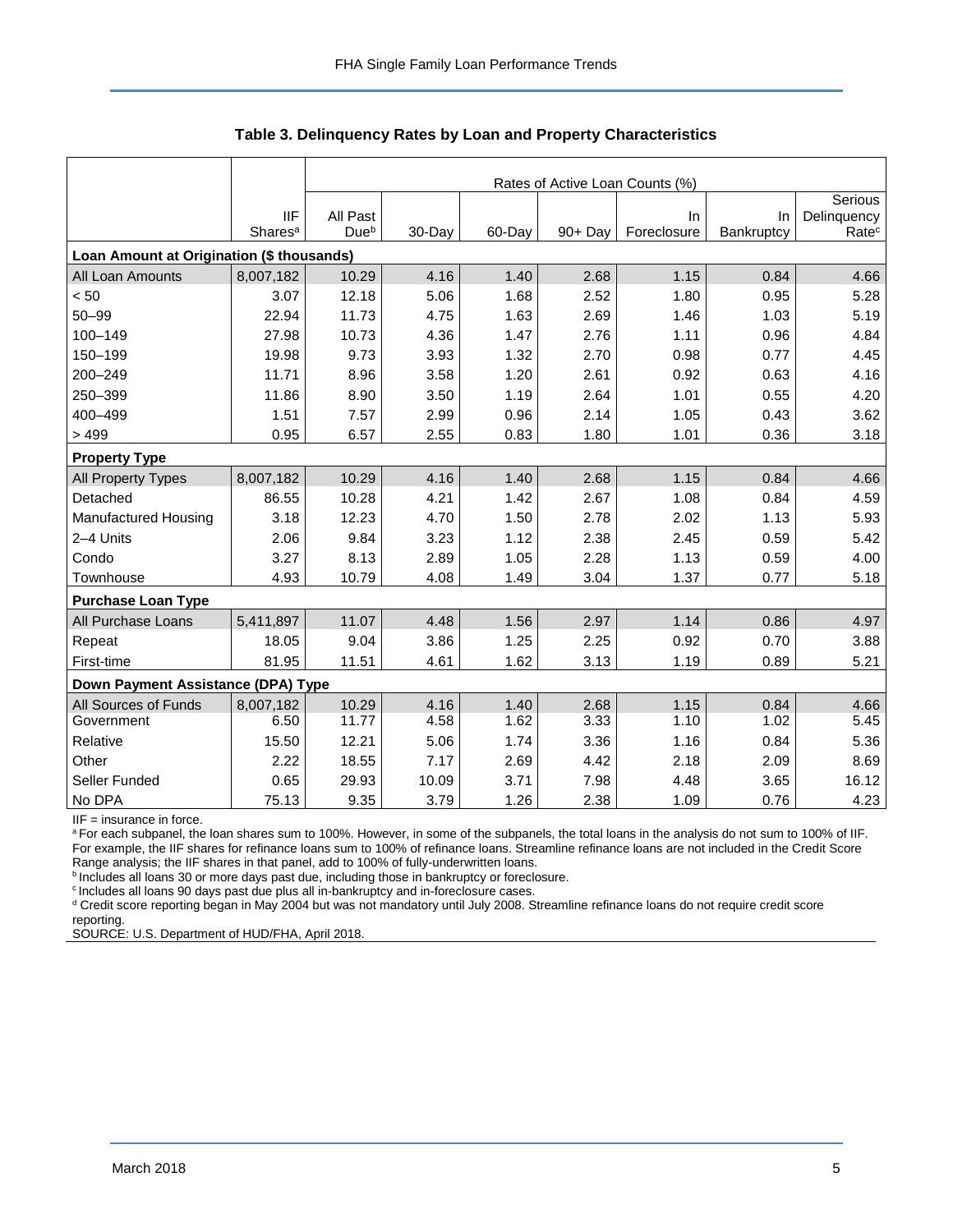<span id="page-6-0"></span>

|                                                         |         |         |         |         |         |                               |         | <b>Table 4. INLO Components of Loss by Floperty Disposition Month</b> |         |         |         |         |         |
|---------------------------------------------------------|---------|---------|---------|---------|---------|-------------------------------|---------|-----------------------------------------------------------------------|---------|---------|---------|---------|---------|
|                                                         | 2018    |         | 2017    |         |         |                               |         |                                                                       |         |         |         |         |         |
| Disposition Month                                       | Feb     | Jan     | Dec     | Nov     | Oct     | Sep'                          | Aug     | Jul                                                                   | Jun     | May     | Apr     | Mar     | Feb     |
| Loss Components as Percentage of Defaulted Loan Balance |         |         |         |         |         |                               |         |                                                                       |         |         |         |         |         |
| Claim Expenses <sup>a</sup>                             | 17.40   | 18.08   | 18.56   | 18.71   | 18.58   | 18.57                         | 19.93   | 18.83                                                                 | 19.26   | 19.64   | 19.78   | 19.48   | 19.84   |
| Holding Costsb                                          | 4.35    | 4.66    | 4.84    | 4.85    | 4.82    | 4.94                          | 5.03    | 4.70                                                                  | 4.72    | 4.79    | 5.32    | 4.81    | 4.75    |
| Loss on Collateral <sup>c</sup>                         | 30.27   | 29.52   | 28.88   | 28.39   | 30.05   | 28.50                         | 29.82   | 28.82                                                                 | 28.92   | 29.02   | 29.09   | 31.57   | 33.43   |
| Sales Expense                                           | 4.55    | 4.31    | 4.36    | 4.41    | 4.31    | 4.43                          | 4.44    | 4.62                                                                  | 4.47    | 4.56    | 4.67    | 4.40    | 4.30    |
| Program Discounts <sup>d</sup>                          | 0.30    | 0.26    | 0.17    | 0.38    | 0.04    | 0.08                          | 0.12    | 0.40                                                                  | 0.22    | 0.13    | 0.19    | 0.16    | 0.15    |
| Net Loss Rate <sup>e</sup>                              | 50.44   | 51.12   | 52.39   | 52.70   | 54.67   | 55.10                         | 58.72   | 56.76                                                                 | 57.28   | 57.90   | 58.59   | 60.12   | 62.47   |
|                                                         |         |         |         |         |         | <b>Average Amount (\$)</b>    |         |                                                                       |         |         |         |         |         |
| Average Dollar Loss                                     | 59,383  | 59,775  | 61,939  | 62,160  | 66,741  | 66,255                        | 70.646  | 68,558                                                                | 69,215  | 69,948  | 72,185  | 72,670  | 73,955  |
| <b>Average Unpaid Balance</b>                           | 117,731 | 116,923 | 118,227 | 117.953 | 122,089 | 120,245                       | 120,305 | 120,794                                                               | 120,847 | 120,805 | 123,207 | 120,870 | 118,389 |
|                                                         |         |         |         |         |         | <b>Occurrence Count</b>       |         |                                                                       |         |         |         |         |         |
| <b>Number of Dispositions</b>                           | 2,066   | 2,265   | 2,403   | 2,217   | 2,356   | 2,449                         | 2,862   | 2,621                                                                 | 3,346   | 3,701   | 3,557   | 4,524   | 3,641   |
| Number of Discounts                                     | 14      | 6       | 10      | 5       | 3       | 6                             | 11      | 15                                                                    | 21      | 14      | 19      | 25      | 14      |
| <b>Stage</b>                                            |         |         |         |         |         | <b>Average Time in Months</b> |         |                                                                       |         |         |         |         |         |
| Delinquencyf                                            | 12.4    | 12.4    | 12.1    | 12.6    | 12.4    | 13.3                          | 13.1    | 12.9                                                                  | 13.3    | 13.2    | 13.2    | 13.2    | 13.4    |
| Foreclosure <sup>g</sup>                                | 13.1    | 13.0    | 13.0    | 12.9    | 13.3    | 13.1                          | 14.6    | 13.8                                                                  | 13.9    | 13.6    | 14.0    | 13.5    | 13.4    |
| Deed Transferh                                          | 13.2    | 13.1    | 13.1    | 13.5    | 13.7    | 13.0                          | 12.9    | 12.3                                                                  | 12.3    | 12.3    | 12.1    | 11.9    | 12.0    |
| <b>REO</b>                                              | 4.2     | 4.3     | 4.3     | 4.6     | 4.7     | 4.6                           | 4.7     | 4.6                                                                   | 4.6     | 4.7     | 4.9     | 5.1     | 5.2     |
| <b>All Stages</b>                                       | 43.0    | 42.7    | 42.6    | 43.7    | 44.1    | 43.9                          | 45.3    | 43.5                                                                  | 44.0    | 43.6    | 44.1    | 43.6    | 43.9    |

**Table 4. REO Components of Loss by Property Disposition Month**

<sup>a</sup> Includes interest on principal.

b Management, maintenance, repairs, administration, and security, net of rent and other income.

<sup>c</sup> Value when foreclosed (UPB) minus value received in REO; does not include Streamline refinances.

 $d$  Rate over all dispositions; effect is greater in the cases where a discount actually is given.

<sup>e</sup> Profit (loss) divided by Unpaid Principal Balance (UPB). The listed cost categories are not exhaustive, and they will not sum to the loss rate.

<sup>f</sup> First missed payment to date foreclosure initiated.

<sup>g</sup> Initiation of foreclosure proceedings to auction date.

h Auction date to HUD acquisition date.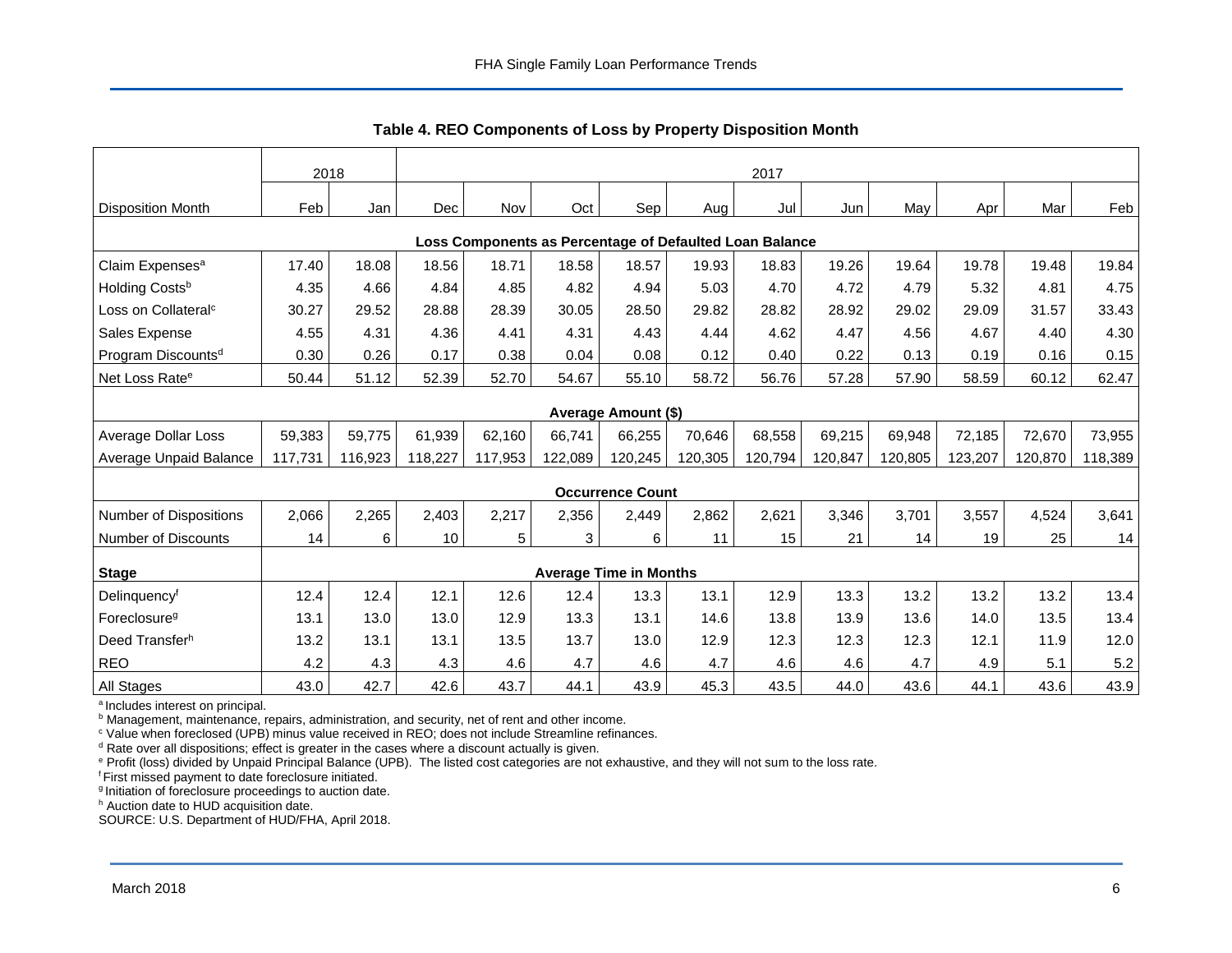**Figure 1. Serious Delinquency Rate by Fiscal Year**

<span id="page-7-0"></span>

NOTE: The FY 2009 cohort is separated into two parts, representing loan originations from October through March in 2009-1 and loan originations from April through September in 2009-2. The last six months of the origination period have been removed to ensure seasoning of loans. SOURCE: U.S. Department of HUD/FHA, April 2018.